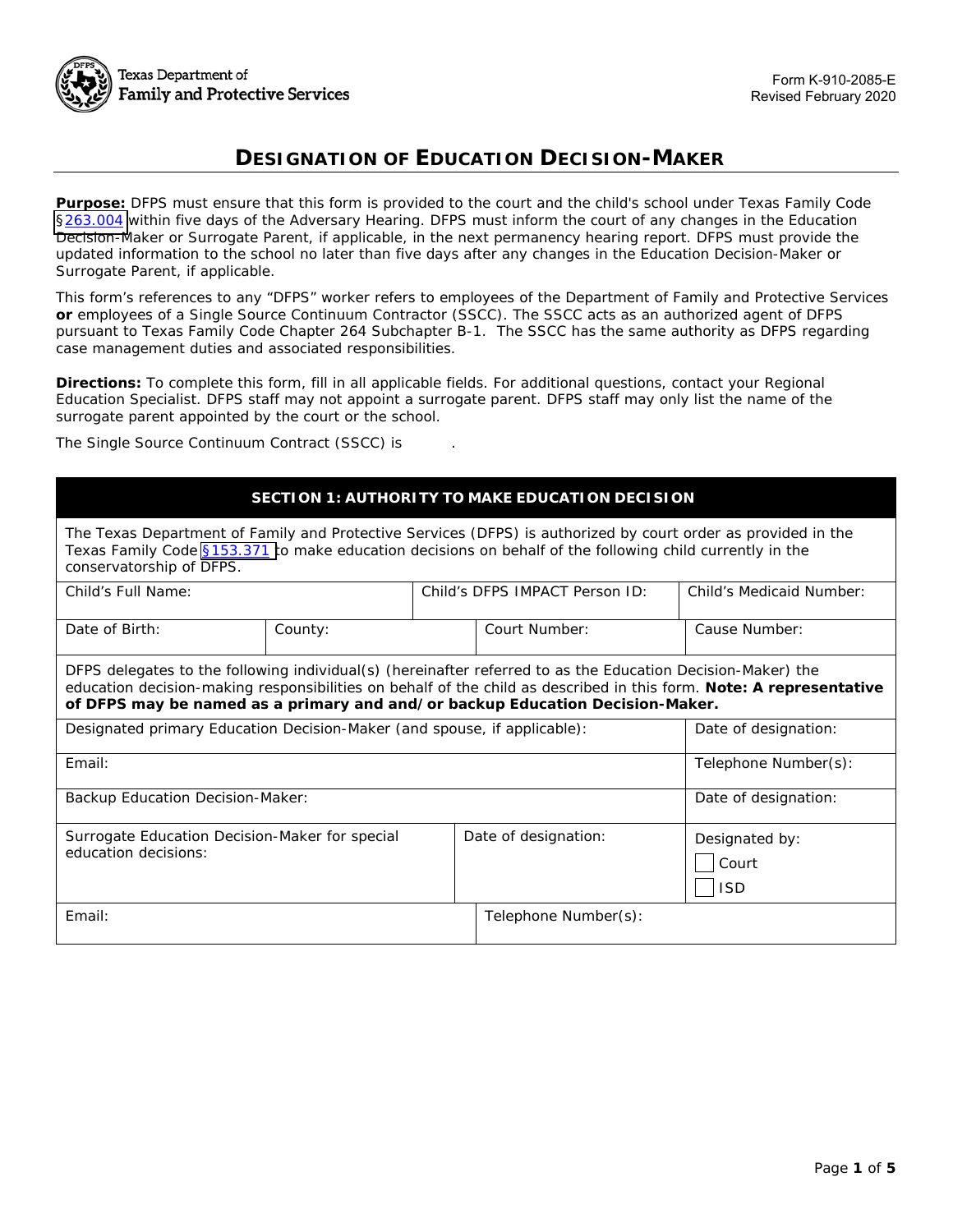

#### **– SECTION 2: SPECIAL EDUCATION RIGHTS AND RESPONSIBILTIES IF APPLICABLE**

 Federal and state law authorize the individual who is acting in the role of the child's parent or who is appointed by the school or the court to be the "surrogate parent" for the child to exercise the rights and responsibilities as outlined by the Individuals with Disabilities Education Act and state law and rule. The individual is usually the foster parent or daily caregiver, but may be a Court Appointed Special Advocate or other individual with knowledge of the child. In some cases the biological parent may retain the right to make certain special education decisions.

The law does not allow a DFPS staff person, school district staff, or anyone employed to provide care or treatment for the child to act as the parent or surrogate for special education decision-making. A foster parent is not considered a person employed to provide care for the child.

At age 18, the rights of the parent to make education decisions are transferred to the child, except for the child with a disability who has been determined to be incapacitated under state law.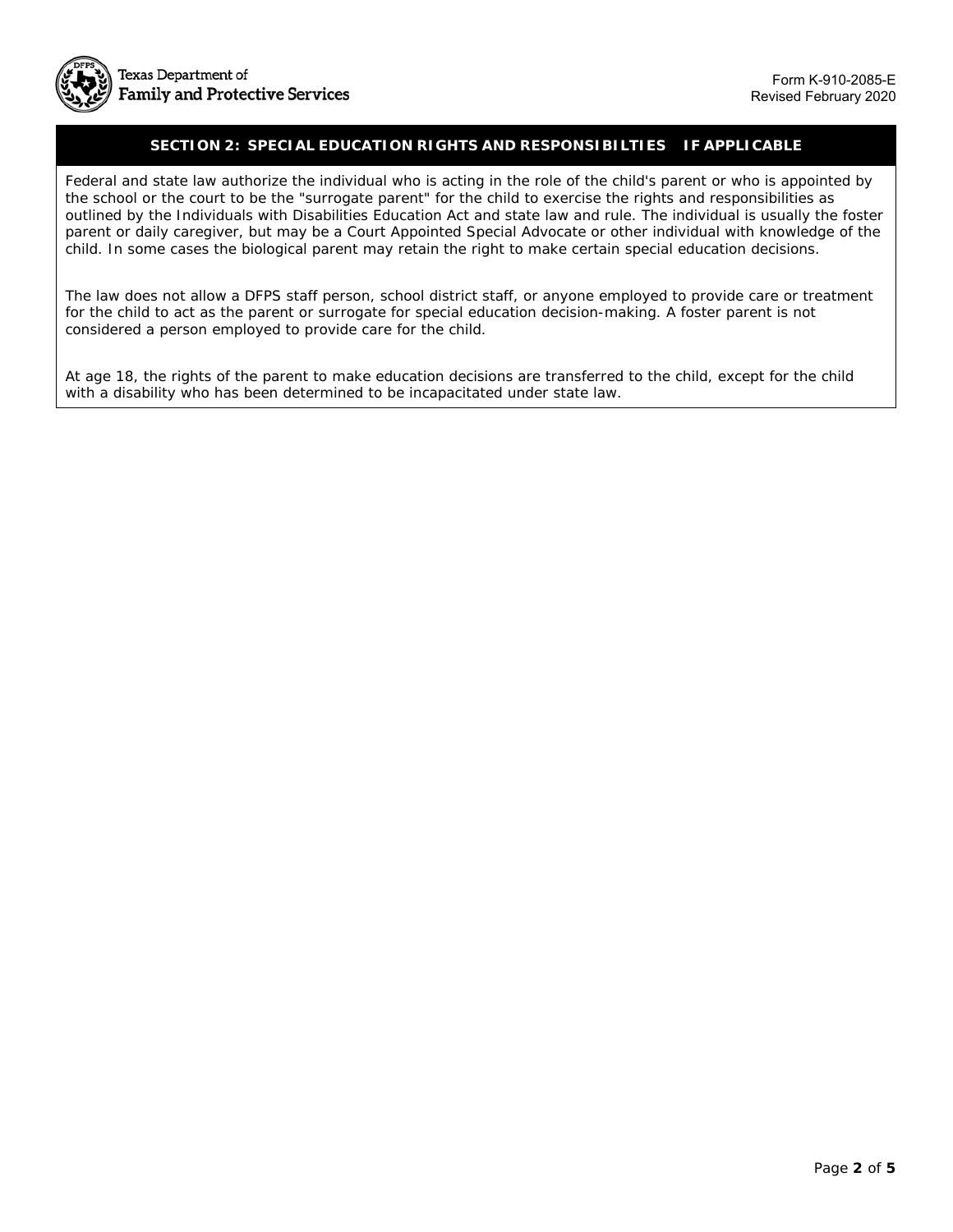

# **SECTION 3: EDUCATION DECISION-MAKER AND RESPONSIBILITIES**

 Unless otherwise indicated by provisions in this form, the Education Decision-Maker has the right and responsibility to:

• Enroll a child in the school chosen by DFPS, including providing identity or immunization information needed for enrollment.

• Determine, in conjunction with the child, if appropriate, course selection and participation in academic electives and activities.

• Determine whether the child should participate in special programs such as compensatory programs, bilingual education, Gifted and Talented, after-school tutoring, etc.

• Attend routine activities such as "Parent's Night," parent-teacher conferences, PTA meetings, and similar activities that involve parents.

• Approve child's participation in routine or non-routine school activities such as track and field, museum or field trips, etc.

- Be notified of injury or illness at a school activity on or off school grounds.
- Sign the Student Code of Conduct, and, if applicable, assist youth with understanding the Code of Conduct.

• Sign the annual directive to the school prohibiting the use of corporal punishment for the child and provide a copy to the caseworker for the child's case file.

• Receive report cards, permission slips, and other routine school correspondence including receiving homework assignments on behalf of the child if necessary.

- Have access to education records and the Education Portfolio.
- Be notified of and take action regarding disciplinary or attendance matters.
- Determine when a referral for a special education evaluation is necessary or make a referral for an evaluation.

The Education Decision-Maker has the following additional responsibilities:

• Meet with the child before making education decisions to ensure that the child's educational goals are appropriate and in the least restrictive environment.

- Review the child's Education Portfolio and pertinent educational records.
- Provide regular updates about the child's education to the DFPS caseworker, including copies of significant forms, records, and communication from the school.

• Inform the DFPS caseworker of any notification from the school regarding the child's disciplinary hearings, manifestation determination reviews, use of physical restraints and/or seclusion, truancy, suspension, expulsion, or removal to a Disciplinary Alternative Education Program (DAEP) or Juvenile Justice Alternative Education Program (JJAEP). Inform the caseworker of notices for all education-related activities which involve Section 504 of the Rehabilitation Act or notices of special education Admission, Review, and Dismissal (ARD) committee meetings received.

• Ensure a copy of this Form 2085E has been provided to the child's school within five days of being named Education Decision-Maker.

Notes:

The Education Decision-Maker may be instructed by the caseworker to notify or consult with the caseworker or supervisor on any of these matters before communicating a decision to the school.

Unless otherwise indicated in Section 1 or Section 4, the daily caregiver with whom the child lives (foster parent, relative caregiver, or facility staff) may be involved in and notified regarding activities and decisions listed above which have a clear impact on the child's home life. For example, the caregiver is generally responsible for decisions about participation in extracurricular activities, sporting activities and events, dances, clubs, etc., regardless of whether the caregiver is also the child's designated Education Decision-Maker.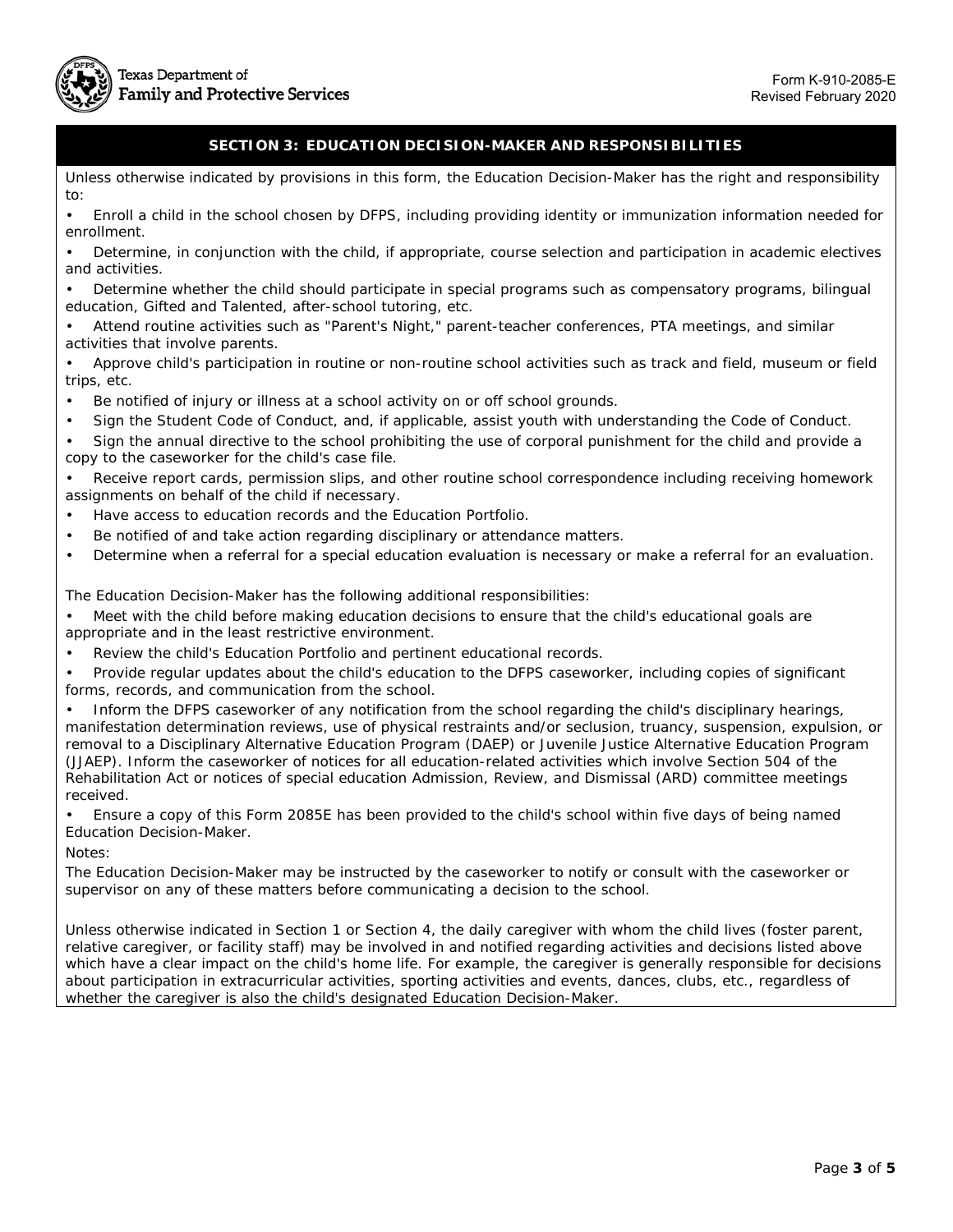#### **SECTION 4: BIOLOGICAL FAMILY RIGHTS AND RESPONSIBILITIES, IF APPICABLE**

A biological parent of a child in DFPS Managing Conservatorship retains only the educational decision-making rights expressly ordered by the court. For the child named in this form, the following rights have been retained by or granted to the biological parents:

# **SECTION 5: CASEWORKER RIGHTS AND RESPONSIBILITIES**

The DFPS caseworker has the right to:

- Access education records regarding the child.
- Select the appropriate school for the child.

• Receive notification regarding disciplinary hearings, manifestation determination reviews, use of physical restraints and/or seclusion, truancy, suspension, expulsion, Class C misdemeanor tickets, or removal to a Disciplinary Alternative Education Program (DAEP) or Juvenile Justice Alternative Education Program (JJAEP).

• Receive notifications for all education-related activities which involve Section 504 of the Rehabilitation Act or special education Admission, Review, and Dismissal committee meetings.

The caseworker is responsible for:

• Informing the child's attorney ad litem, guardian ad litem, CASA volunteer, caregiver, and education decisionmaker of any notification from the school regarding the child's disciplinary hearings, manifestation determination reviews, use of physical restraints and/or seclusion, truancy, suspension, expulsion, or removal to a Disciplinary Alternative Education Program (DAEP) or Juvenile Justice Alternative Education Program (JJAEP).

• Informing the education decision-maker designee, the caregiver, or the surrogate parent, as applicable, of any education-related activities which involve Section 504 of the Rehabilitation Act and or special education Admission, Review, and Dismissal committee meetings, if known.

• Informing the school of any changes in naming the Education Decision-Maker or Surrogate Parent, if applicable, within five days of the change.

• Ensuring that the annual directive to the school prohibiting the use of corporal punishment for the child is on file with the school and placed in the child's case file.

• Updating the Education Portfolio.

**The DFPS caseworker must ensure that this form is provided to the court and the child's school under Texas Family Code, Section 263.004 within five days of the Adversary Hearing. The caseworker must inform the court of changes in naming the Education Decision-Maker (or Surrogate Parent, if applicable) in the next permanent progress report.**